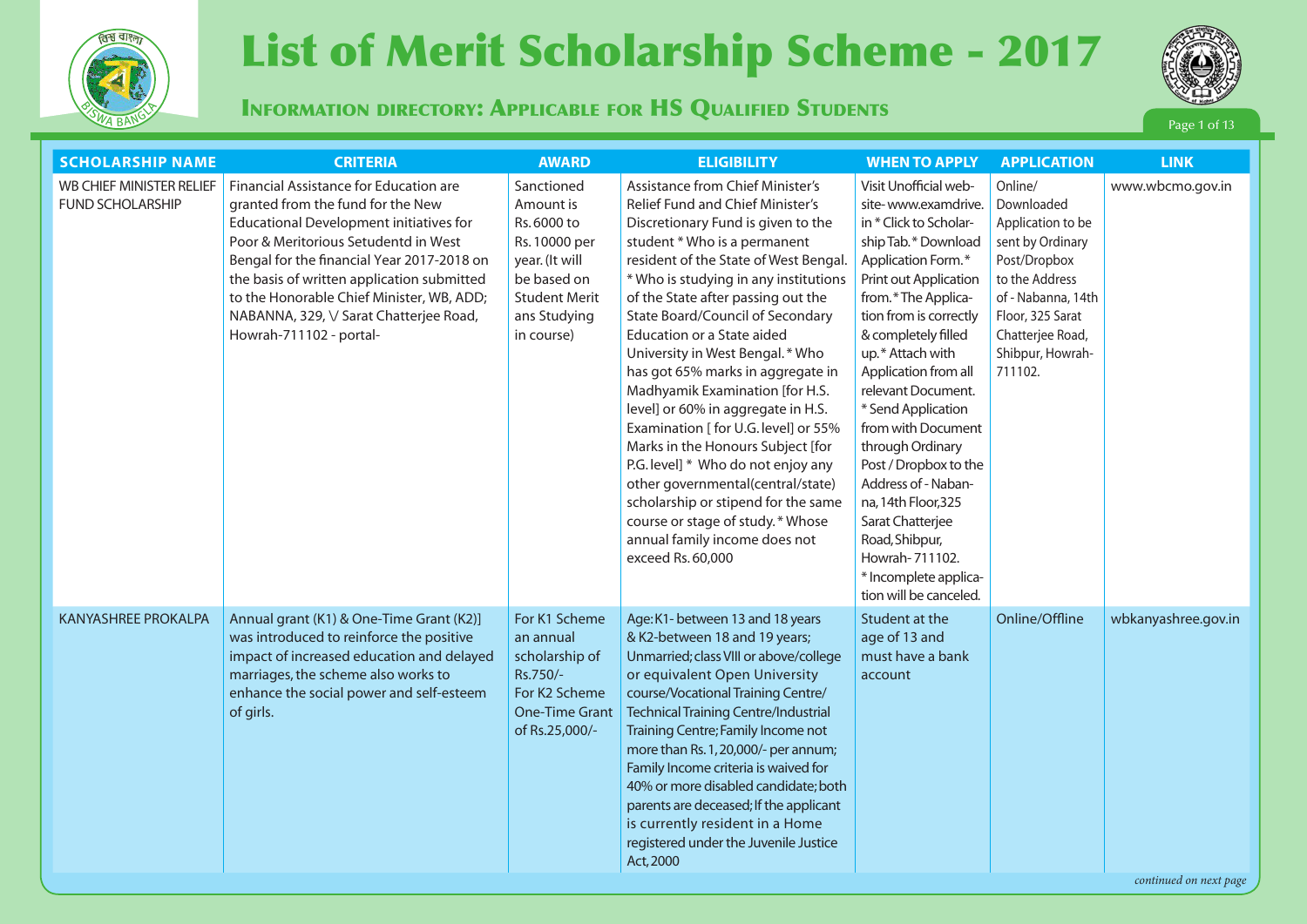## *List of Merit Scholarship Scheme - 2017 (Information directory: Applicable for HS Qualified Students)* Page 2 of 13

| <b>SCHOLARSHIP NAME</b>                                     | <b>CRITERIA</b>                                                                                                                                                                                                                               | <b>AWARD</b>                                                                                                                           | <b>ELIGIBILITY</b>                                                                                                                                                                                                                                                                                                                                                                                                                                                                                                                                                                                                                                                                                                                                                                                            | <b>WHEN TO APPLY</b>                                                                                                                              | <b>APPLICATION</b> | <b>LINK</b>                                  |
|-------------------------------------------------------------|-----------------------------------------------------------------------------------------------------------------------------------------------------------------------------------------------------------------------------------------------|----------------------------------------------------------------------------------------------------------------------------------------|---------------------------------------------------------------------------------------------------------------------------------------------------------------------------------------------------------------------------------------------------------------------------------------------------------------------------------------------------------------------------------------------------------------------------------------------------------------------------------------------------------------------------------------------------------------------------------------------------------------------------------------------------------------------------------------------------------------------------------------------------------------------------------------------------------------|---------------------------------------------------------------------------------------------------------------------------------------------------|--------------------|----------------------------------------------|
| Swami Vivekananda<br>Scholarship                            | This scholarship is formally known as 'Merit<br>cum Means' scholarship provided by West<br>Bengal state govt.                                                                                                                                 | 10+2: Rs. 750/-<br>per month<br>UG course: Rs.<br>$750/- - 1500/-$<br>per month<br>Post Graduate:<br>Rs. 1200/-<br>1500/- per<br>month | Students who have passed Madhyamik<br>and Higher Secondary Exmaination<br>with at least 75% marks and post<br>graduate students who have passed<br>UG Honours course with at least 55%<br>from any recognised university are<br>eligible for this scholarship. There is no<br>any specific eligibility criteria for the<br>students who are admitted in MBBS,<br>BDS, B.Sc Nursing, BHMS, BAMS course<br>on 1st year. For applying for this schol-<br>arship, student's gross annual family<br>income not exceed Rs. 80000/-.                                                                                                                                                                                                                                                                                 | October                                                                                                                                           | Online             | http://svmcm.wbhed.<br>gov.in/page/about.php |
| <b>Minority Development</b><br><b>Financial Corporation</b> | Post Matric Stipend for Minority to study<br>from class XI upto PhD.                                                                                                                                                                          | The stipend is<br>awarded one<br>time in a year                                                                                        | Residents of West Bengal and have<br>passed their last final examination with<br>less than 50% Marks in the last Board/<br>University Examination. The annual<br>family Income of Parents/Guardian<br>should not exceed 2 (two) lakhs.<br>Pursuing regular courses of study only<br>are eligible for this scholarship.                                                                                                                                                                                                                                                                                                                                                                                                                                                                                        | Displayed in the<br>portal                                                                                                                        | Online/Offline     | tsp.wbmdfc.co.in                             |
| <b>UGC Grant for Single Girl</b><br>Child                   | The objectives of the proposed scheme are:<br>a) to support post graduate education of<br>single girl child in non-professional courses<br>only.<br>b) to recognize the value of observance of<br>small family norm.for Post Graduation Cours | Rs. 3100/-<br>per month                                                                                                                | i) Girl students without having any<br>brother or the girl student who are<br>twin daughters/ fraternal daughter<br>may also apply for scholarship under<br>the aforesaid scheme. In a family if one<br>son and one daughter is available then<br>girl child will not be considered for<br>scholarship under the scheme.ii) Girl<br>students up to the age of 30 years at<br>the time of admission in PG courses<br>are eligible. iii) The scheme is applica-<br>ble to such single girl child who has<br>taken admission in regular, fulltime<br>first year Masters Degree course in<br>any designated university or a post<br>graduate college. This scholarship is<br>available to PG-I year student only.<br>iv) Admission to PG Course in Distance<br>education mode is not covered under<br>the scheme. | Advertisement to<br>be published by the<br>UGC once in a year<br>through advertise-<br>ment in leading<br>newspaper and<br><b>Employment News</b> | Online             | ugc.ac.in                                    |

*continued on next page*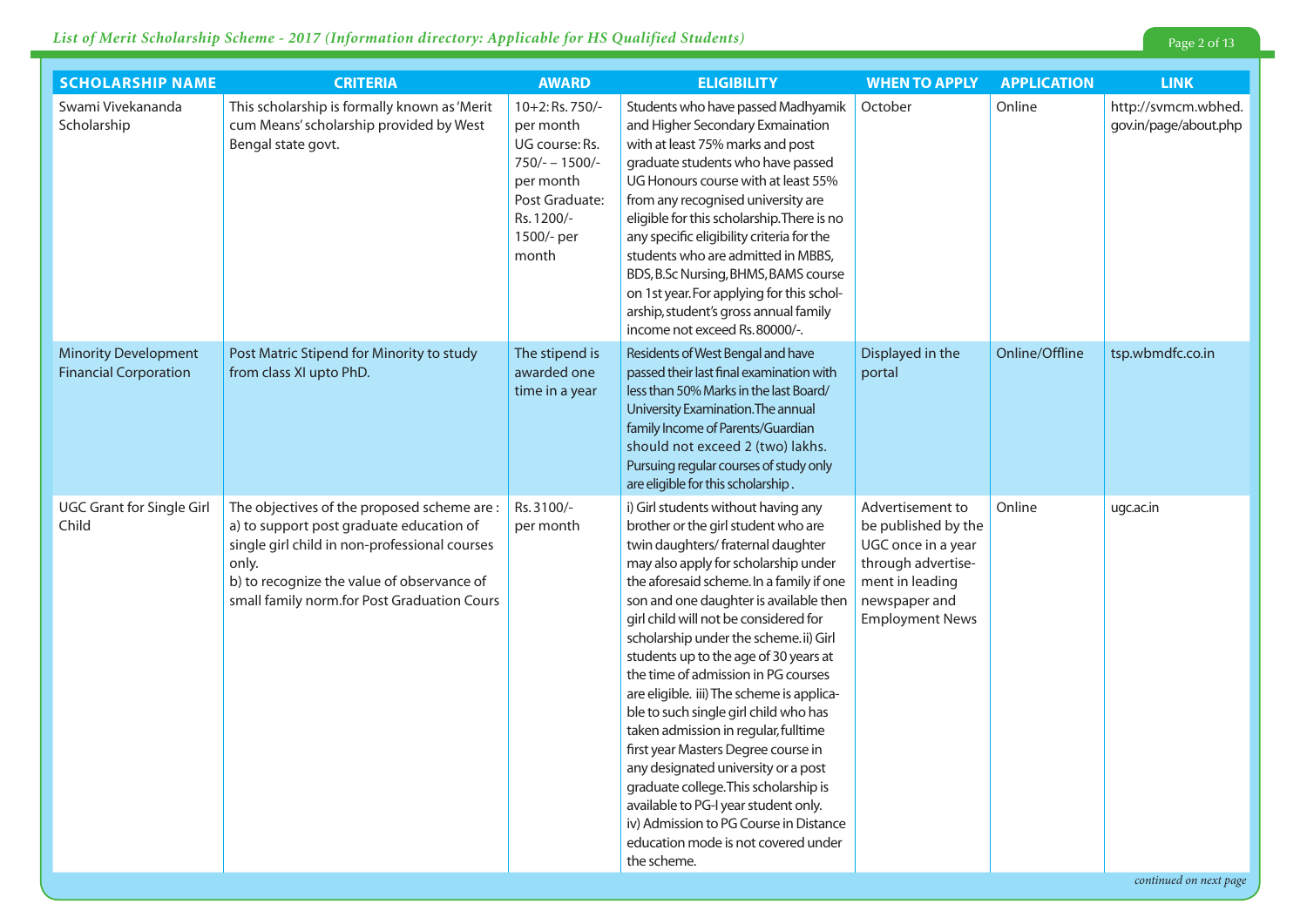#### *List of Merit Scholarship Scheme - 2017 (Information directory: Applicable for HS Qualified Students)* Page 3 of 13

| <b>SCHOLARSHIP NAME</b>                                                          | <b>CRITERIA</b>                                                                                                                                                                                                                                                                                                                                                                                           | <b>AWARD</b>                                      | <b>ELIGIBILITY</b>                                                                                                                                                                                                                                                                                                         | <b>WHEN TO APPLY</b>                                                    | <b>APPLICATION</b> | <b>LINK</b>                      |
|----------------------------------------------------------------------------------|-----------------------------------------------------------------------------------------------------------------------------------------------------------------------------------------------------------------------------------------------------------------------------------------------------------------------------------------------------------------------------------------------------------|---------------------------------------------------|----------------------------------------------------------------------------------------------------------------------------------------------------------------------------------------------------------------------------------------------------------------------------------------------------------------------------|-------------------------------------------------------------------------|--------------------|----------------------------------|
| AICTE Scholarship<br>Scheme for Girl Child                                       | To promote technical education<br>among girls                                                                                                                                                                                                                                                                                                                                                             | 400 Scholarships<br>of up to Rs 50000<br>per year | One girl per family, Class 12 (PC-<br>M/B) Passed                                                                                                                                                                                                                                                                          |                                                                         | BY post, Email     | www.aicte-india.org              |
| <b>AICTE- Scholarships for</b><br>Differently Able (DA)<br>Students 2014         | To provide the financial assistance to<br>the DA students to promote technical<br>education (Engg, Architecture, Pharmacy,<br>applied arts etc.) at degree and diploma<br>levels                                                                                                                                                                                                                          | 1000 Scholar-<br>ships, upto Rs<br>50000 per year | Annual family income of parents<br>should be less than 6.0 lakh & the<br>student must be in first year                                                                                                                                                                                                                     | October                                                                 | BY post, Email     | www.b4s.in/UID/<br><b>ASDA</b>   |
| Ajmal National Talent<br><b>Search Examination</b><br>(only for selected states) | The AJMAL NATIONAL TALENT SEARCH<br>(ANTS) EXAMINATION has assumed<br>significance as a popular talent search<br>examination in North East India. The aim<br>of ANTS Examination is to identify the<br>extraordinarily brilliant students and to<br>encourage them through cash awards<br>and other incentives to further improve<br>and hone their talents.                                              | Varies                                            | Students of III, IV, V, VI, VII, VIII, IX, X,<br>Higher Secondary classes (XI & XII)<br>and Degree 1st, 2nd, 3rd year B.A./B.<br>Sc./B.Com.and students studying<br>Law, Engineering, Medical, Manage-<br>ment and Computer Science, etc. For<br>H.S.& Degree: Conforming to the UPSC<br>and APSC General Studies Pattern. | Within 10th April,<br>2017                                              | Offline            | http://www.antse.<br>org.in      |
| <b>Atul Maheshwari</b><br>Scholarship                                            | The Amar Ujala Foundation has started this<br>scholarship scheme in the memory of late<br>Mr. Atul Maheshwari Ji (Founder of Amar Uja-<br>la). The association offers the total 36 schol-<br>arships to the top candidates, who have an<br>ability to qualify the high competitive exam.<br>There are 18 scholarships for High School<br>Level students and 18 to for the Intermediate<br>level students. | 30,000 to<br>50,000                               | 10th/12th class appearing stu-<br>dents are eligible for this scheme.<br>Students should have 60% Marks<br>in his last class for 9th to 12th<br>class students from state edu-<br>cation board. His family annual<br>income should be below from<br><b>Rs 1.5 Lakh.</b>                                                    | The last date to ap-<br>ply for this scheme<br>is 7th September<br>2017 | Online             | www.foundation.<br>amarujala.com |
| <b>Avasar Post Matric</b><br>Scholarship for girls                               | To provide opportunities to talented &<br>meritorious underprivileged girls through<br>scholarships, education counselling,<br>coaching, training and mentoring<br>programs-all of which support their<br>overall personality development,<br>thereby preparing them for quick gainful<br>employment and workplace success.                                                                               | Varies                                            | Girl students who secured 80%<br>marks in 9th grade can apply                                                                                                                                                                                                                                                              | 31st December                                                           | Online             | http://www.avasar.ngo            |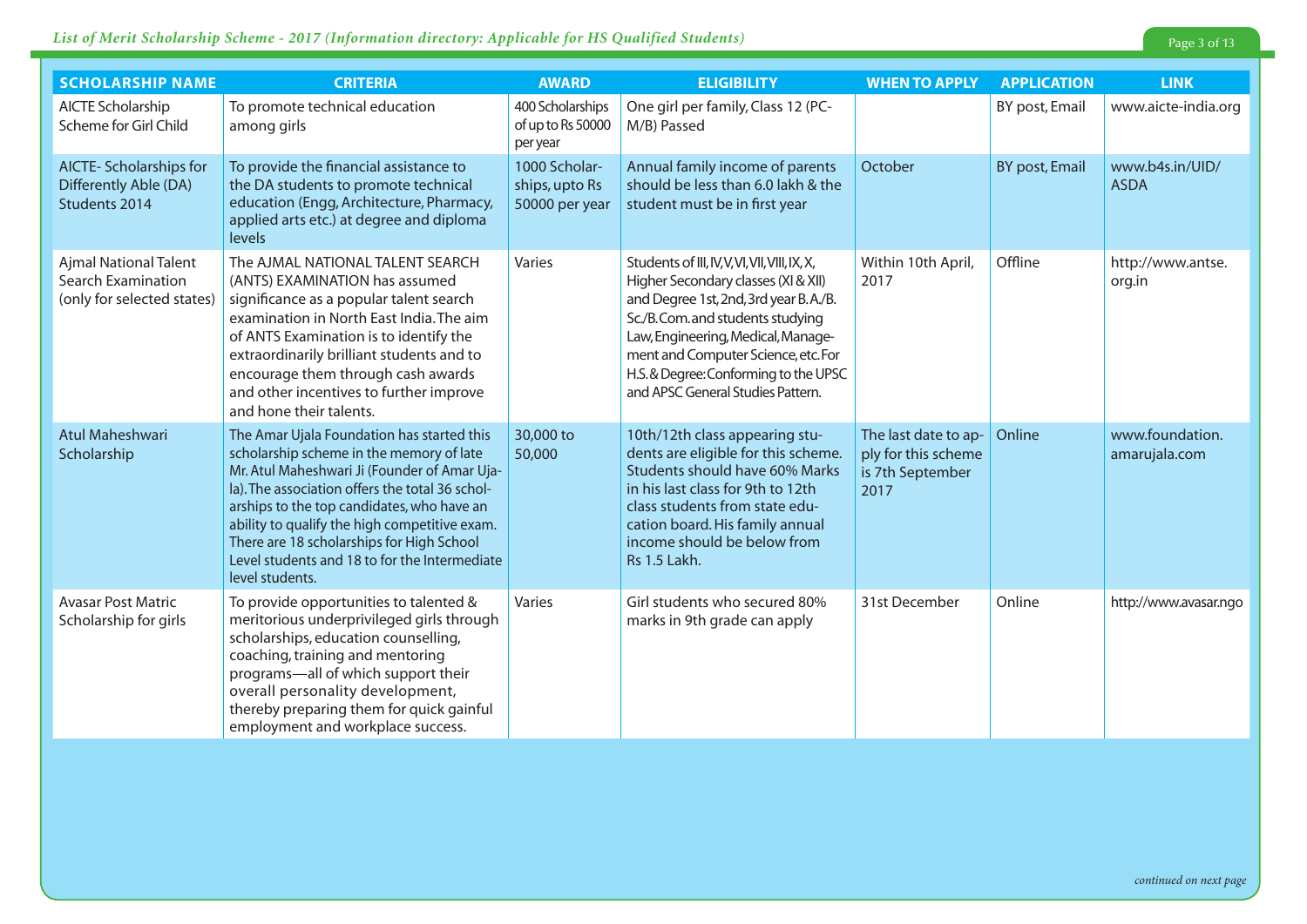| <b>SCHOLARSHIP NAME</b>                                          | <b>CRITERIA</b>                                                                                                                                                                                                                                                                                                                                                                                                                                                                                                                                          | <b>AWARD</b>                                                                                                         | <b>ELIGIBILITY</b>                                                                                                                                                           | <b>WHEN TO APPLY</b>                                                                                                                                       | <b>APPLICATION</b>                                                                                                                                                                                                                                                           | <b>LINK</b>                              |
|------------------------------------------------------------------|----------------------------------------------------------------------------------------------------------------------------------------------------------------------------------------------------------------------------------------------------------------------------------------------------------------------------------------------------------------------------------------------------------------------------------------------------------------------------------------------------------------------------------------------------------|----------------------------------------------------------------------------------------------------------------------|------------------------------------------------------------------------------------------------------------------------------------------------------------------------------|------------------------------------------------------------------------------------------------------------------------------------------------------------|------------------------------------------------------------------------------------------------------------------------------------------------------------------------------------------------------------------------------------------------------------------------------|------------------------------------------|
| <b>Babulal Nagarmal</b><br>Satnalika Foundataion<br>Scholarships | Babulal Nagarmal Satnalika Foundation is a<br>non-governmental organization aiming to<br>promote education and learning among the<br>underprivileged children of our society. The<br>foundation works for the children welfare<br>and their progress by providing them mone-<br>tary assistance on monthly basis so that they<br>are not deprived of the best and basic neces-<br>sities of today's world i.e.'The Education'.                                                                                                                           | Varies                                                                                                               | a) Students until std XII<br>b) Percentage greater than<br>80% in the last examination<br>c) Annual Income less than<br>60000 per annum                                      |                                                                                                                                                            | Online / Offline                                                                                                                                                                                                                                                             | http://www.bnsat<br>nalikafoundation.org |
| <b>Bharat Petroleum</b><br>Scholarships                          | Indian citizen, holding a degree from a<br>recognised university and residing in<br>India at the time of application, and who<br>have secured at least 65% in Arts and<br>70% in Engineering, Science or Com-<br>merce at the Graduate level. The appli-<br>cant should be below 25 years as on first<br>of September. Students with confirmed<br>admission to any full time, two years<br>Post Graduate Degree Course (in any<br>field of education other than fine arts), at<br>any recognised University / Institute of<br>repute in India or abroad. |                                                                                                                      | Secured at least 65% in Arts and<br>70% in Engineering, Science or<br>Commerce at the Graduate level.<br>The applicant should be below 25<br>years as on first of September. | The official notifi-<br>cation is released<br>much before the<br>normal academic<br>year in India and<br>abroad based<br>institutions and<br>universities. | Online / Form can<br>be obtained from<br>the organization<br>by sending them<br>a request for the<br>application form<br>in a self addressed<br>envelope affixed<br>with a stamp of<br>appropriate value<br>before the last<br>date for obtaining<br>the application<br>form | bharatpetroleum.com                      |
| <b>Central Sector Scheme</b>                                     | Scholarship for Class 12 passed students<br>of Science, Commerce & Arts subjects.<br>Total-8400 Scolarships (50% for girls and<br>boys each)                                                                                                                                                                                                                                                                                                                                                                                                             | Graduation course:<br>Rs 10,000 per year<br>for 3 years, Master<br>course: Rs 20,000<br>per year for next<br>2 years |                                                                                                                                                                              | August, September                                                                                                                                          | Online, post                                                                                                                                                                                                                                                                 |                                          |
| <b>Colgate Dental Cream</b><br>Scholarship                       | This Scholarship offer is being conducted<br>by Colgate-Palmolive (India) Ltd ("Colgate"<br>/"Company") is meant to help and sup-<br>port the education of a child below the<br>age of 21 years.                                                                                                                                                                                                                                                                                                                                                         | Up to Rs 100000                                                                                                      | Participants whose child / children<br>is/ are below the age of 21 years<br>are eligible to participate in this<br>offer                                                     | 1st May 2017 to<br>31st July 2017                                                                                                                          | To participate<br>in this Schol-<br>arship offer<br>a missed call<br>should be giv-<br>en on the Toll<br>Free number<br>1800 532 2213                                                                                                                                        |                                          |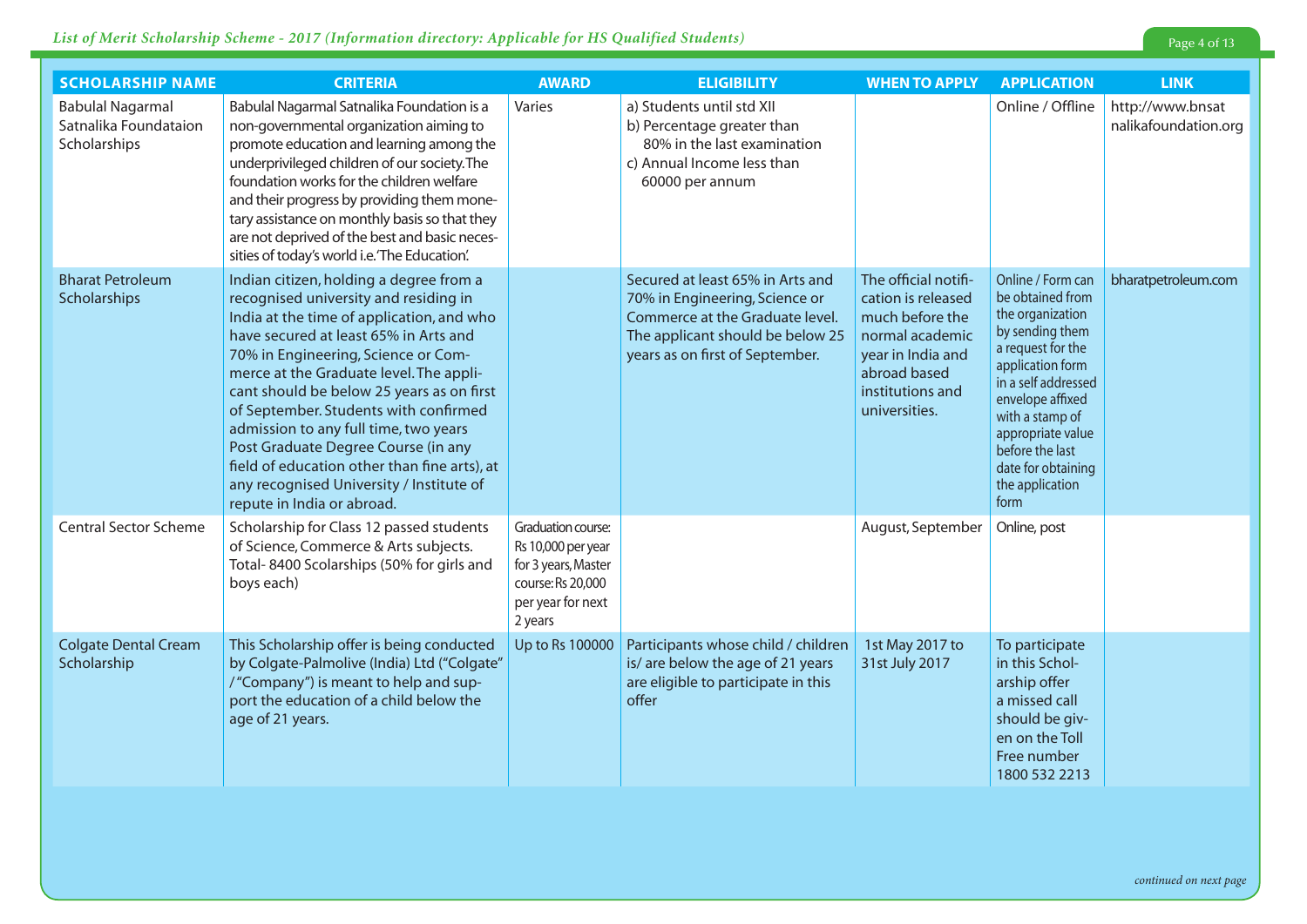| <b>SCHOLARSHIP NAME</b>                                                                                | <b>CRITERIA</b>                                                                                                                                                                                                                                                                                                                                                 | <b>AWARD</b>     | <b>ELIGIBILITY</b>                                                                                                                                                                                                                                                                                                                                                                                                                                                                                                     | <b>WHEN TO APPLY</b> | <b>APPLICATION</b> | <b>LINK</b>               |
|--------------------------------------------------------------------------------------------------------|-----------------------------------------------------------------------------------------------------------------------------------------------------------------------------------------------------------------------------------------------------------------------------------------------------------------------------------------------------------------|------------------|------------------------------------------------------------------------------------------------------------------------------------------------------------------------------------------------------------------------------------------------------------------------------------------------------------------------------------------------------------------------------------------------------------------------------------------------------------------------------------------------------------------------|----------------------|--------------------|---------------------------|
| <b>Danish Educational</b><br>Trust Scholarship (only<br>for Karnataka)                                 | For students who have taken admission<br>to 1st year in Professional Courses - BE,<br>MBBS, BUMS, BAMS & BHMS on merit basis<br>through KCET 2016 only and for students<br>pursuing LAW & JOURNALISM Courses<br>(Graduation and Post Graduation)                                                                                                                | Up to Rs 40000   | 1. Students who have cleared 2nd<br>Pre-University Course in science<br>stream or 12th std. science and<br>CET exams.<br>2. Students should have achieved<br>(a) Rank within 3,000 in Medical<br>(b) ISM Rank within 10,000 (c)<br>Engineering rank within<br>30,000 in CET.<br>3. The applicant's parents/guard-<br>ian income should not exceed<br>Rs. 1 Lakh annually.<br>4. The applicant should be<br>eligible & willing to receive<br><b>ZAKAT Funds.</b><br>5. The applicant must belong to<br>Karnataka State. |                      | Offline            | http://danishtrust.co.in/ |
| Dharam Hinduja Merit<br>cum Means Scholarships<br>(only for selected states)                           | Scholars are awarded a continuing<br>scholarship from Std XI till first Graduation<br>whatever the field (regular - 3 years;<br>engineering - 4 years; medicine - 4 $\frac{1}{2}$<br>+ 1 year of internship). The scholarship<br>generally is continued between five<br>years and a maximum of seven years<br>(in case of engineering or medical<br>graduates). | <b>Rs 2000pm</b> |                                                                                                                                                                                                                                                                                                                                                                                                                                                                                                                        |                      |                    |                           |
| Dhirubhai Ambani<br>Scholarship Programme<br>2017 - Meritorious                                        | Meritorious Students with demonstrated<br>need for financial support                                                                                                                                                                                                                                                                                            |                  | First Top 15 Meritorious Students<br>in the State                                                                                                                                                                                                                                                                                                                                                                                                                                                                      |                      |                    |                           |
| Dhirubhai Ambani<br><b>Scholarship Programme</b><br>2017 - Meritorious Dif-<br>ferently Abled Students | Meritorious Students who are Differently<br>Abled                                                                                                                                                                                                                                                                                                               |                  | Five Scholarships awarded per State                                                                                                                                                                                                                                                                                                                                                                                                                                                                                    |                      |                    |                           |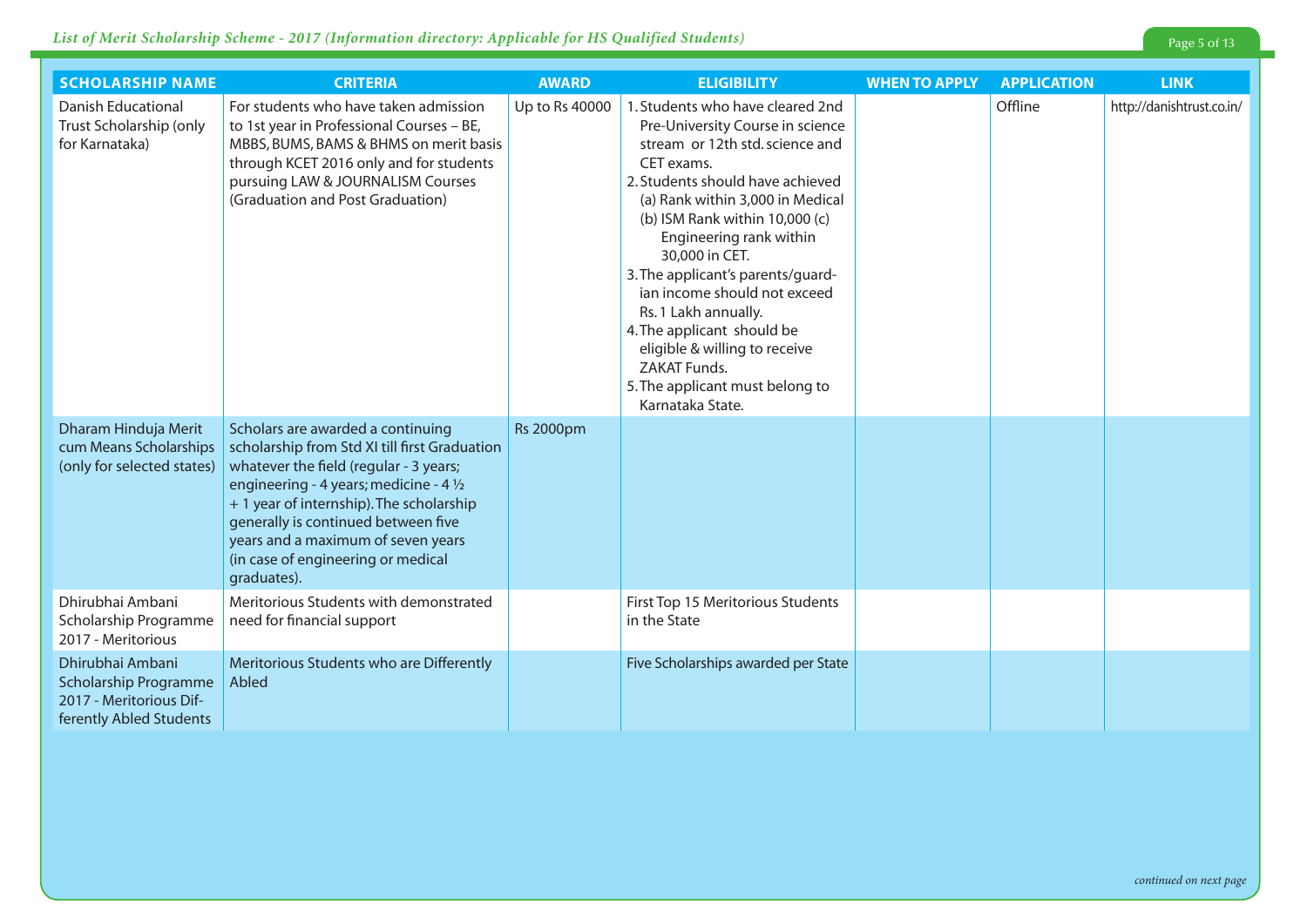### *List of Merit Scholarship Scheme - 2017 (Information directory: Applicable for HS Qualified Students)*

| <b>SCHOLARSHIP NAME</b>                                                  | <b>CRITERIA</b>                                                                                                                                                                                                                                                                                                                                                                                                                                                                                                                                                                                                                                             | <b>AWARD</b>                                                                                                                                                                                                        | <b>ELIGIBILITY</b>                                                                                                                                                                      | <b>WHEN TO APPLY</b>                                          | <b>APPLICATION</b> | <b>LINK</b>                                                               |
|--------------------------------------------------------------------------|-------------------------------------------------------------------------------------------------------------------------------------------------------------------------------------------------------------------------------------------------------------------------------------------------------------------------------------------------------------------------------------------------------------------------------------------------------------------------------------------------------------------------------------------------------------------------------------------------------------------------------------------------------------|---------------------------------------------------------------------------------------------------------------------------------------------------------------------------------------------------------------------|-----------------------------------------------------------------------------------------------------------------------------------------------------------------------------------------|---------------------------------------------------------------|--------------------|---------------------------------------------------------------------------|
| FAEA Scholarship                                                         | To secure social justice for students belong-<br>ing to socially and economically disadvan-<br>taged sections of the society. It enables<br>economically and socially disadvantaged<br>students to study in the institutions, which<br>provide academic excellence, access to<br>structures of power and economic oppor-<br>tunity.                                                                                                                                                                                                                                                                                                                         | Higher educa-<br>tion scholar-<br>ship                                                                                                                                                                              | Class 12 passed 1st year gradua-<br>tion                                                                                                                                                | May, June (30th,<br>June)                                     | Online, Post       | www.faeaindia.<br>org/studeninfo.asp<br>www.b4s.in/UID/<br><b>INSPIRE</b> |
| Fair and Lovely Founda-<br>tion Scholarships<br>(to develop your career) | Women between 15-30 years who wish to<br>pursue undergraduate or post graduate<br>courses                                                                                                                                                                                                                                                                                                                                                                                                                                                                                                                                                                   | Rs 100000                                                                                                                                                                                                           | Candidates who have passed 12th<br>standard securing a minimum of 60%<br>in 10th and 12th Std board exams                                                                               |                                                               | Online             | www.fairandlovely<br>foundation.in/<br>scholarship                        |
| FFE Scholarship                                                          | The applicants should have passed their<br>Higher Secondary/Pre-University/Intermedi-<br>ate/ CBSE/ISC or equivalent board qualifying<br>examination not earlier than in 2017.                                                                                                                                                                                                                                                                                                                                                                                                                                                                              |                                                                                                                                                                                                                     | The applicants should have scored<br>not less than 70% marks in the<br>qualifying examination.                                                                                          |                                                               | Online             | www.ffe.org                                                               |
| <b>Foundation for Excellence</b><br>Scholarship                          |                                                                                                                                                                                                                                                                                                                                                                                                                                                                                                                                                                                                                                                             |                                                                                                                                                                                                                     | 1st year student of Engg, MBBS                                                                                                                                                          | July                                                          | Online, by post    | www.b4s.in/UID/FFES                                                       |
| G.P. Birla Educational<br>Scholarship Schemes                            | G.P. Birla Educational Foundation provide<br>scholarships to the students who have<br>recently passed Higher Secondary<br>examination                                                                                                                                                                                                                                                                                                                                                                                                                                                                                                                       | Rs 50000 per year                                                                                                                                                                                                   | 12th Passed, 80% + marks in state<br>board, or must have secured rank<br>in top 150000 in AIEE/JEE/AIPMT<br>Course Science, Humanities,<br>Engineering, Achitecture,<br>Commerce or Law | June, July                                                    | By post            | www.gpbirlafoun<br>dation.com                                             |
| <b>Gaurav Foundation</b><br>Scholarship                                  |                                                                                                                                                                                                                                                                                                                                                                                                                                                                                                                                                                                                                                                             | Rs. 20000-2<br>lakhs                                                                                                                                                                                                | 11 yrs-35 yrs, all students                                                                                                                                                             | September to<br>November                                      | <b>By email</b>    | www.b4s.in/UID/GFMS                                                       |
| <b>HDFC Scholarship</b>                                                  | ECSS aims to cover students from recog-<br>nized Private or Government aided schools<br>between standards 6 and 12 and students<br>studying in undergraduate and post-grad-<br>uate courses (full-time/part-time degree/di-<br>ploma/courses) who due to personal/family<br>crises are unable to continue bearing the cost<br>of education and are at risk of dropping out<br>of school/college/university. This situation<br>would be defined as bereavement/death/<br>terminal illness/permanent disability and loss<br>of job of the breadwinner due to accident or<br>any such extreme circumstances that have<br>put a strain on the family resources. | The Schol-<br>arship will<br>cover the total<br>annual School<br>Fee upto a<br>maximum of<br>Rs.10,000/-<br>and College/<br>University<br>Fee upto a<br>maximum of<br>Rs.25,000/- of<br>the selected<br>candidates. |                                                                                                                                                                                         | Application win-<br>dow open from<br>May to 15th July<br>2017 | Online / Offline   | hdfcbank.com/<br>scholarship                                              |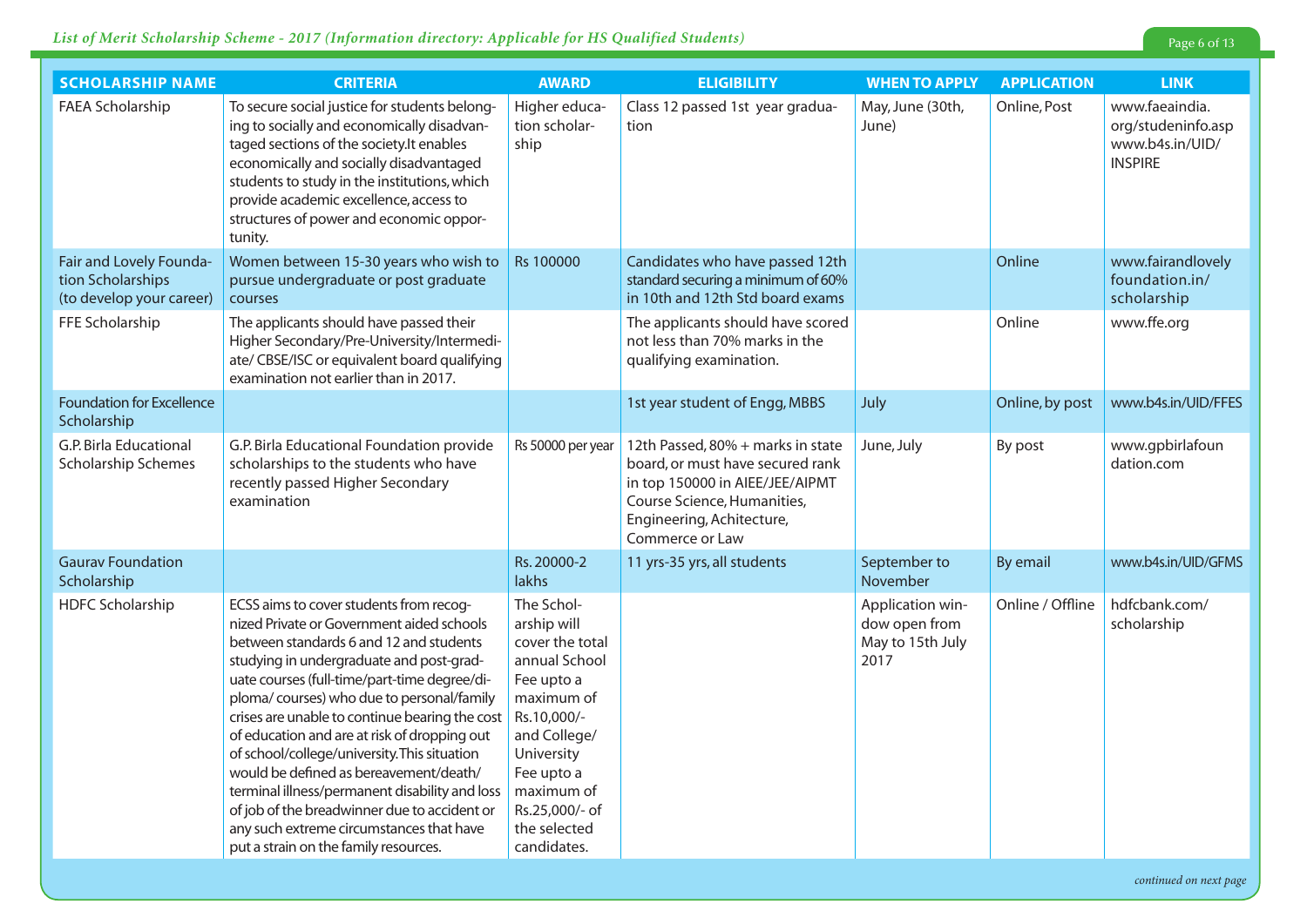| <b>SCHOLARSHIP NAME</b>                                                              | <b>CRITERIA</b>                                                                                                                                                                                                                                                   | <b>AWARD</b>                | <b>ELIGIBILITY</b>                                                                                                                                     | <b>WHEN TO APPLY</b>                                                                                                                                                                                                             | <b>APPLICATION</b>                                                                                                                                                                                                                                                                                                                                                                                                                                                                                                                                                | <b>LINK</b>                                                                                      |
|--------------------------------------------------------------------------------------|-------------------------------------------------------------------------------------------------------------------------------------------------------------------------------------------------------------------------------------------------------------------|-----------------------------|--------------------------------------------------------------------------------------------------------------------------------------------------------|----------------------------------------------------------------------------------------------------------------------------------------------------------------------------------------------------------------------------------|-------------------------------------------------------------------------------------------------------------------------------------------------------------------------------------------------------------------------------------------------------------------------------------------------------------------------------------------------------------------------------------------------------------------------------------------------------------------------------------------------------------------------------------------------------------------|--------------------------------------------------------------------------------------------------|
| Haji Md Mohsin Fixed<br><b>Endowment Fund</b><br>Scholarship                         | From the year 2011 the Govt. of West Bengal<br>introduced one time Haji Md. Mohsin Fund<br>Scholarship every year to total 100 Muslim<br>candidates passing out of the Madhyamik<br>Pariksha (70) Higher Madrasah Examiniation<br>(20) and Alim Examination (10). | Rs 20000                    |                                                                                                                                                        | Notification : June<br>- August of each<br>year<br>Last Date for<br>receipt of Applica-<br>tion form :<br>10th September<br>of every year or as<br>mentioned in the<br>form                                                      | Application should<br>be submitted<br>through the con-<br>cerned institution<br>or school either at<br>the office of the<br>District Magistrate,<br>Minority Cell or for<br>Kolkata application<br>should be submit-<br>ted at the Annex<br>Shed Office of<br>WBMDFC, Bhabani<br>Bhavan Com-<br>pound, Alipore,<br>Kolkata-700027 in<br>an envelope super<br>scribed "Applica-<br>tion for Post Matric<br>Scholarship".Appli-<br>cants are advised to<br>open Bank A/c.in a<br>Commercial Bank<br>as the scholarship<br>amount would be sent<br>through Bank A/c. |                                                                                                  |
| <b>Hamdard Educational</b>                                                           | To provide financial assistance to students<br>pursuing job oriented education in<br>technical and professional courses                                                                                                                                           | Scholarships                | Class 12th passed                                                                                                                                      | June, July                                                                                                                                                                                                                       | By post, in<br>person                                                                                                                                                                                                                                                                                                                                                                                                                                                                                                                                             | www.b4s.in/UID/<br><b>HAMDARD</b>                                                                |
| I am the change<br>Scholarship 2016 by<br>Team Everest NGO<br>(only for West Bengal) | I am the change scholarship is an initiative<br>of Team Everest NGO through which we<br>provide scholarship for 100 students to do<br>their graduation.                                                                                                           | Rs 35000                    | Parentless or Single Parented. The<br>student should have scored more<br>than 70% in Plus-2 exam. Family<br>incomes should be less than Rs<br>2,00,00. | Call to the helpdesk<br>number 89396<br>12365. After verifying<br>the eligibility of the<br>student, the organisa-<br>tion would be asked<br>to come to Chennai<br>Everest office to<br>apply in person for<br>this scholarship. |                                                                                                                                                                                                                                                                                                                                                                                                                                                                                                                                                                   | www.teamever<br>estindia.org                                                                     |
| Indian Oil academic<br>Scholarship for Class 10,<br>12 passed students               | <b>Total 2600 Scholarships</b>                                                                                                                                                                                                                                    | <b>Rs 1000 per</b><br>month | Course 10th/12th/ITI, Engineering<br>& MBBS, MBA                                                                                                       | August,<br>September                                                                                                                                                                                                             | Online                                                                                                                                                                                                                                                                                                                                                                                                                                                                                                                                                            | http://ioclscholar.<br>sifyitest.com or<br>http://www.iocl.<br>com/Aboutus/<br>Scholarships.aspx |

*continued on next page*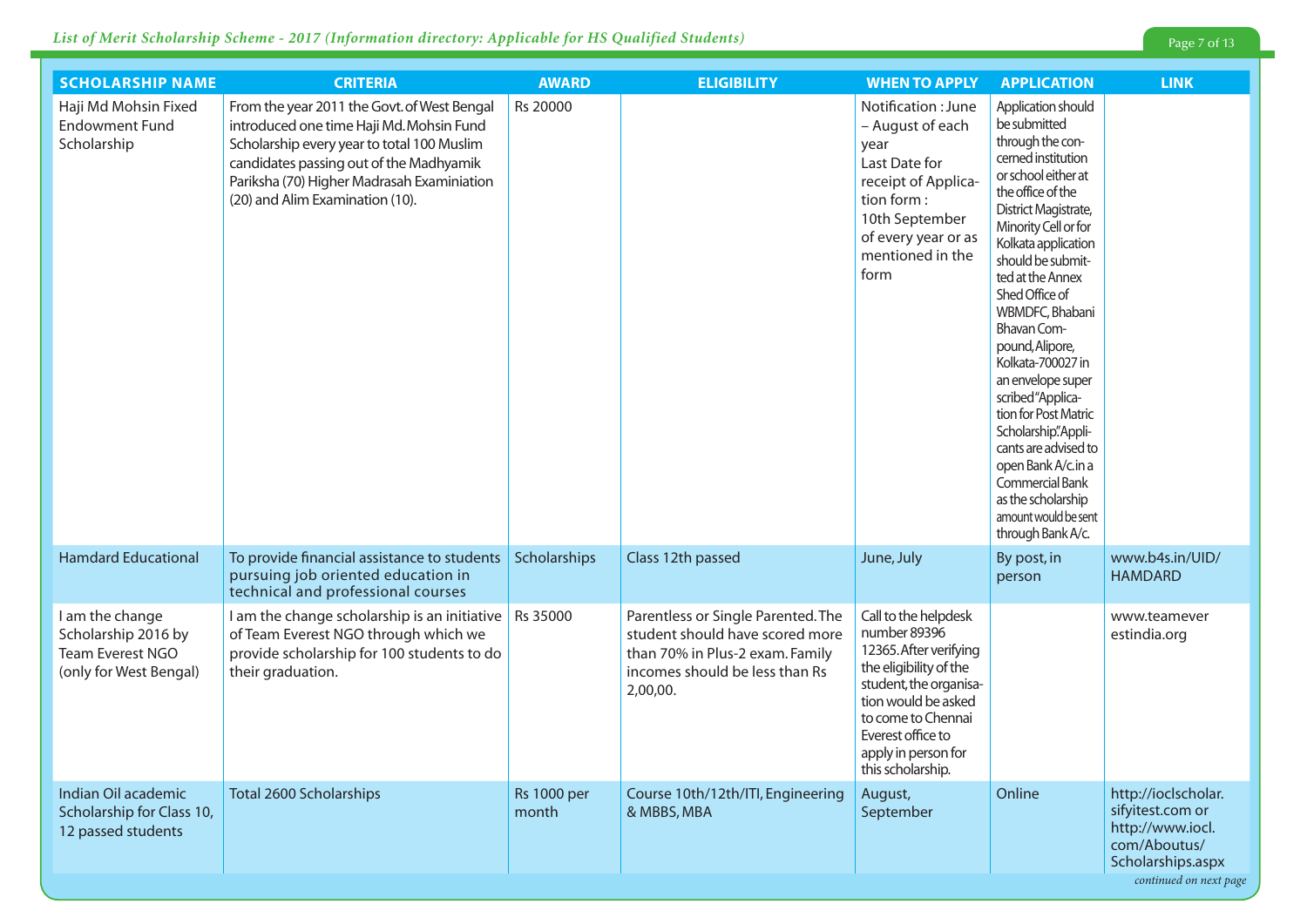| <b>SCHOLARSHIP NAME</b>                                                                                                                                                              | <b>CRITERIA</b>                                                                                                                                                                                                                                            | <b>AWARD</b>                                                                                                                                                                                                                                                                                                                                       | <b>ELIGIBILITY</b>                                                                                                                                                                                                                                                                   | <b>WHEN TO APPLY</b>                                                                                                                                                                     | <b>APPLICATION</b> | <b>LINK</b>                                                |
|--------------------------------------------------------------------------------------------------------------------------------------------------------------------------------------|------------------------------------------------------------------------------------------------------------------------------------------------------------------------------------------------------------------------------------------------------------|----------------------------------------------------------------------------------------------------------------------------------------------------------------------------------------------------------------------------------------------------------------------------------------------------------------------------------------------------|--------------------------------------------------------------------------------------------------------------------------------------------------------------------------------------------------------------------------------------------------------------------------------------|------------------------------------------------------------------------------------------------------------------------------------------------------------------------------------------|--------------------|------------------------------------------------------------|
| <b>INSPIRE Scholarship for Class</b><br>12 Board Performers (Top<br>1 percentile), Performance<br>in JEE Mains, Advance, NEET,<br>KVPY, NTSE, IMO ETC Compet-<br>itive Examinations. | 10000 Scholarship will be provided by<br>Central Government to the 1% students<br>of each State board who score highest<br>marks.                                                                                                                          | Total value<br>Rs.80,000 till<br>the course<br>completion                                                                                                                                                                                                                                                                                          | The scholarship candidates must<br>have to score 80% marks on last<br>board exam.                                                                                                                                                                                                    | September, October                                                                                                                                                                       | Online / Post      | www.b4s.in/UID/<br>INSPIRE and www.<br>inspire-dst.gov.in. |
| Internshala Career<br><b>Scholarship for Girls</b>                                                                                                                                   | The scholarship is meant to advance<br>the girl's career in some way - be it an<br>allowance for pursuing an internship or<br>undertaking a project in the chosen field,<br>payment towards a specialized training<br>program, special equipment, etc.     | <b>Rs 25000</b>                                                                                                                                                                                                                                                                                                                                    | Any girl (an Indian national) be-<br>tween the ages of 17 to 23 years<br>(as of 31st December 2016), i.e.<br>born between 1st January 1993<br>and 31st December 1999 with a<br>career objective is eligible to apply                                                                 |                                                                                                                                                                                          | Online             | internshala.com                                            |
| <b>IOCL Scholarship</b><br>Scheme                                                                                                                                                    | Students studying with 10+ITI, MBBS,<br>MBA, Engineering are eligible for this<br>scholarship.                                                                                                                                                             |                                                                                                                                                                                                                                                                                                                                                    | For getting this scholarship<br>candidate must pass his/her last<br>examination with 65% marks.                                                                                                                                                                                      | Online application<br>is available in the<br>month of July, 2017.<br>Last date for applica-<br>tion is in the month<br>of October, 2017                                                  | Online             | www.iocl.com                                               |
| <b>Jagdish Bose National</b><br><b>Science Talent Search</b><br>(JBNSTS) Junior talent<br>search test 2016 (Only<br>for West Bengal)                                                 |                                                                                                                                                                                                                                                            | Varies                                                                                                                                                                                                                                                                                                                                             | Any Indian National who has<br>passed the Higher Secondary or<br>equivalent examination in the<br>year of application (i.e., current<br>year) and is studying B.Sc.(Hons.),<br>Engineering or Medicine at under-<br>graduate level in any institution,<br>registered in West Bengal. | The dates of appli-<br>cation, examination<br>etc.are advertised in<br>leading newspapers<br>after the result of<br><b>Higher Secondary</b><br>examination (West<br>Bengal) is declared. | Online             | www.jbnsts.org                                             |
| JM SETHIA MERIT<br>SCHOLARSHIP SCHEME                                                                                                                                                | The Scholarship scheme is categorised in<br>four groups:<br>Category A- For pursuing class 9 & 10<br>Category B-For pursuing class 11& 12<br>Category C- For pursuing any<br>undergraduate course<br>Category D- For pursuing any<br>post-graduate course. | Category A<br>(No. o Scholar-<br>ships 15) -Rs. 400<br>p.m. for two years<br>Category B (No.o<br>Scholarships 15)<br>-Rs.500 p.m.for<br>two years<br>Category C (No.<br>o Scholarships<br>10) - Rs. 600 p.m.<br>for three years as<br>applicable<br>Category D (No.o<br>Scholarships 10)<br>-Rs.500 p.m.for<br>two or three years<br>as applicable | Class 9 to 12, graduation, post<br>graduation                                                                                                                                                                                                                                        | July                                                                                                                                                                                     | Online / Post      | www.b4s.in/UID/<br><b>JMSMSS</b>                           |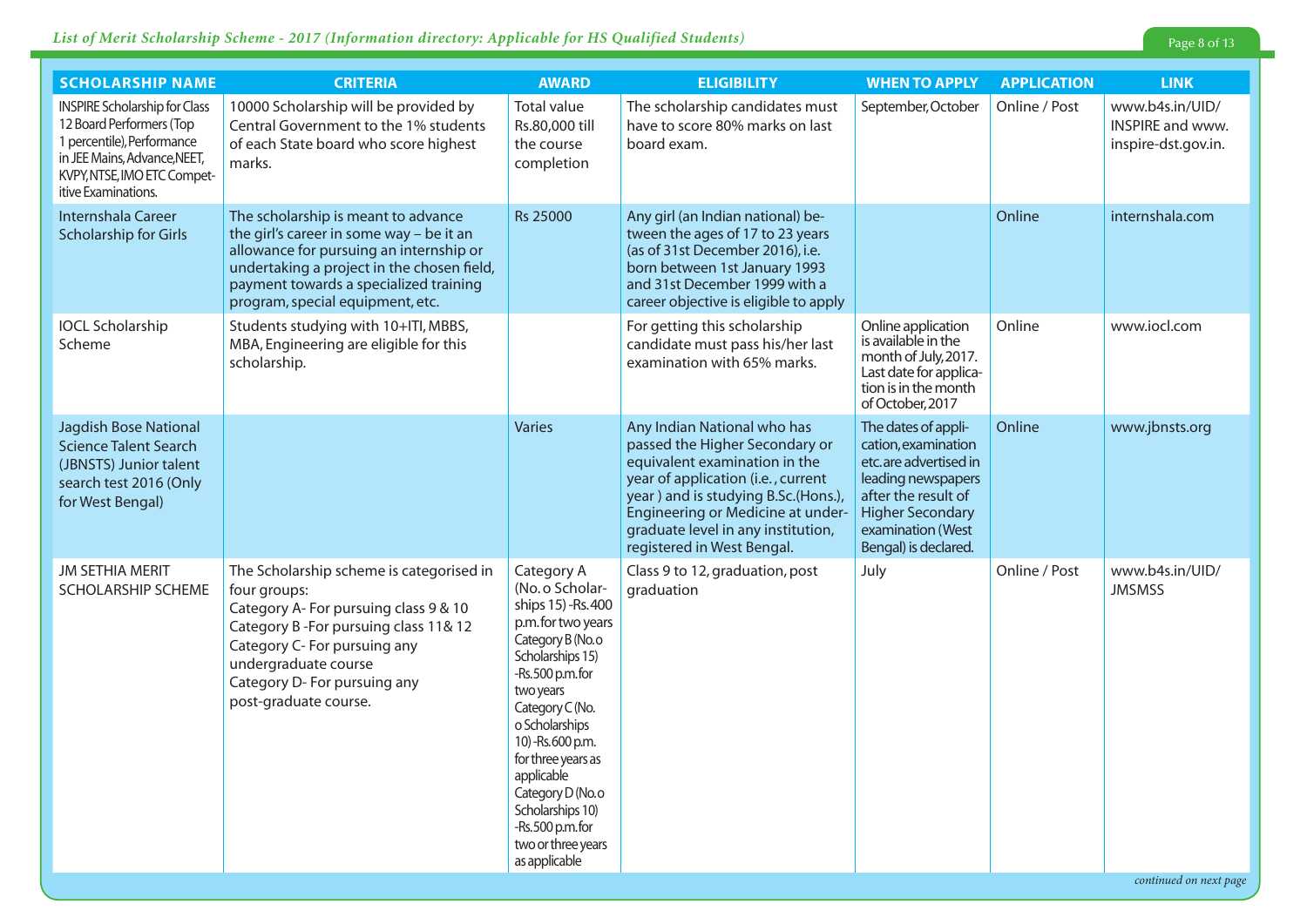| <b>SCHOLARSHIP NAME</b>                                                     | <b>CRITERIA</b>                                                                                                                                                                                                                              | <b>AWARD</b>                                | <b>ELIGIBILITY</b>                                                                                                                                                                                                                                                                                                                                                                                                                                                                                         | <b>WHEN TO APPLY</b>                                                                                                              | <b>APPLICATION</b>  | <b>LINK</b>                                              |
|-----------------------------------------------------------------------------|----------------------------------------------------------------------------------------------------------------------------------------------------------------------------------------------------------------------------------------------|---------------------------------------------|------------------------------------------------------------------------------------------------------------------------------------------------------------------------------------------------------------------------------------------------------------------------------------------------------------------------------------------------------------------------------------------------------------------------------------------------------------------------------------------------------------|-----------------------------------------------------------------------------------------------------------------------------------|---------------------|----------------------------------------------------------|
| <b>KC</b> Mahindra<br>Scholarship scheme                                    | KC Mahindra group providing scholarship<br>for students who have taken admission to<br>diploma courses in India.                                                                                                                             |                                             |                                                                                                                                                                                                                                                                                                                                                                                                                                                                                                            | <b>Application Start</b><br>Date: Last week of<br><b>July 2017</b><br><b>Application End Date:</b><br>31 st October 2017          | Offline             | www.mahindra.com                                         |
| Kishore Vaigyanik<br>Protsahan Yojana<br>(KVPY)                             | The KVPY Fellowships are given to Indian<br>Nationals only to study in India                                                                                                                                                                 | Rs 5000 pm                                  | Students enrolled in an undergrad-<br>uate course in Basic Sciences, that is,<br>B.Sc./B.S./B.Stat./B.Math./Int.M.Sc./M.S.<br>in Chemistry, Physics, Mathematics, Sta-<br>tistics, Biochemistry, Microbiology, Cell<br>Biology, Ecology, Molecular Biology,<br>Botany, Zoology, Physiology, Biotech-<br>nology, Neurosciences, Bioinformatics,<br>Marine Biology, Geology, Human<br>Biology, Genetics, Biomedical Sciences,<br>Applied Physics, Geophysics, Materials<br>Science or Environmental Science. | Students may<br>download the<br>admit card for the<br>aptitude test from<br>the website from<br>the first week of<br>October 2017 | Online              | http://kvpy.iisc.ernet.in                                |
| LIC India Scholarship<br>Scheme                                             | LIC India providing scholarship for completing<br>its golden jubilee. Post matric scholarship will<br>be awarded to the students who passed the<br>examination with at least 60% marks and the<br>annual family income not more than 1 lakh. |                                             | Students who passed the exam-<br>ination with at least 60% marks<br>and the annual family income not<br>more than 1 lakh.                                                                                                                                                                                                                                                                                                                                                                                  | Deadline Sept. 23,<br>2016                                                                                                        | Online              | www.licindia.in                                          |
| Loreal India - For Yourng<br><b>Women in Science</b><br><b>Scholarships</b> | Scholarship scheme for girls pursuing degree<br>courses in science/medical/engineering/<br>biotechnology or any other scientific field                                                                                                       | Cash Rs 2.5 lakh<br>to each girl            | 85% PCM/PCB, family income should June, July<br>be less than 4 lakh per annum                                                                                                                                                                                                                                                                                                                                                                                                                              |                                                                                                                                   | Online /<br>By post | www.foryoungwom<br>eninscience.com                       |
| Mahamana Malviya<br>Scholarship<br>(only for Bihar)                         | The scholarship aims to help poor and<br>meritorious students to pursue higher<br>education by mitigating their sufferings<br>and economic hardships.                                                                                        | Rs 10000                                    | The scholarship shall be granted to the<br>students of class XI & XII only. The selec-<br>tion for scholarship shall be based on<br>the results of class X. Students securing<br>greater than or equal to 60 % marks or<br>CGPA 7 or B2 grade in all the subjects at<br>the annual examination can only apply.                                                                                                                                                                                             |                                                                                                                                   | Offline             | www.bhualumni.com                                        |
| <b>Maulana Azad National</b><br>Scholarship                                 | Scholarship Schemes for Muslim,<br>Christians, Buddhists, Sikhs, Parsis Girls<br>studying in class 11 & 12                                                                                                                                   | Cash Rs 12000/-<br>per year to<br>each girl | 55% in 10th Class, family income<br>should be less than 1 lakh per annum                                                                                                                                                                                                                                                                                                                                                                                                                                   | 30th September                                                                                                                    | Online              | http://maef.nic.in                                       |
| Merit cum Means<br>Scholarship for Minority<br><b>Students</b>              | To provide financial help to the poor and<br>deserving students belonging to minority<br>communities to enable them to pursue<br>professional and technical courses                                                                          | Rs 25,000 to<br>Rs 30,000<br>per year       | 12th passed, graduates of Muslim,<br>Christian, Parasis, Buddhist, Sikhs<br>and Jain community                                                                                                                                                                                                                                                                                                                                                                                                             | 15th July to 31st<br>October, 2016                                                                                                | Online              | http://minorityaffairs.<br>gov.in/Scholarship<br>Schemes |

*continued on next page*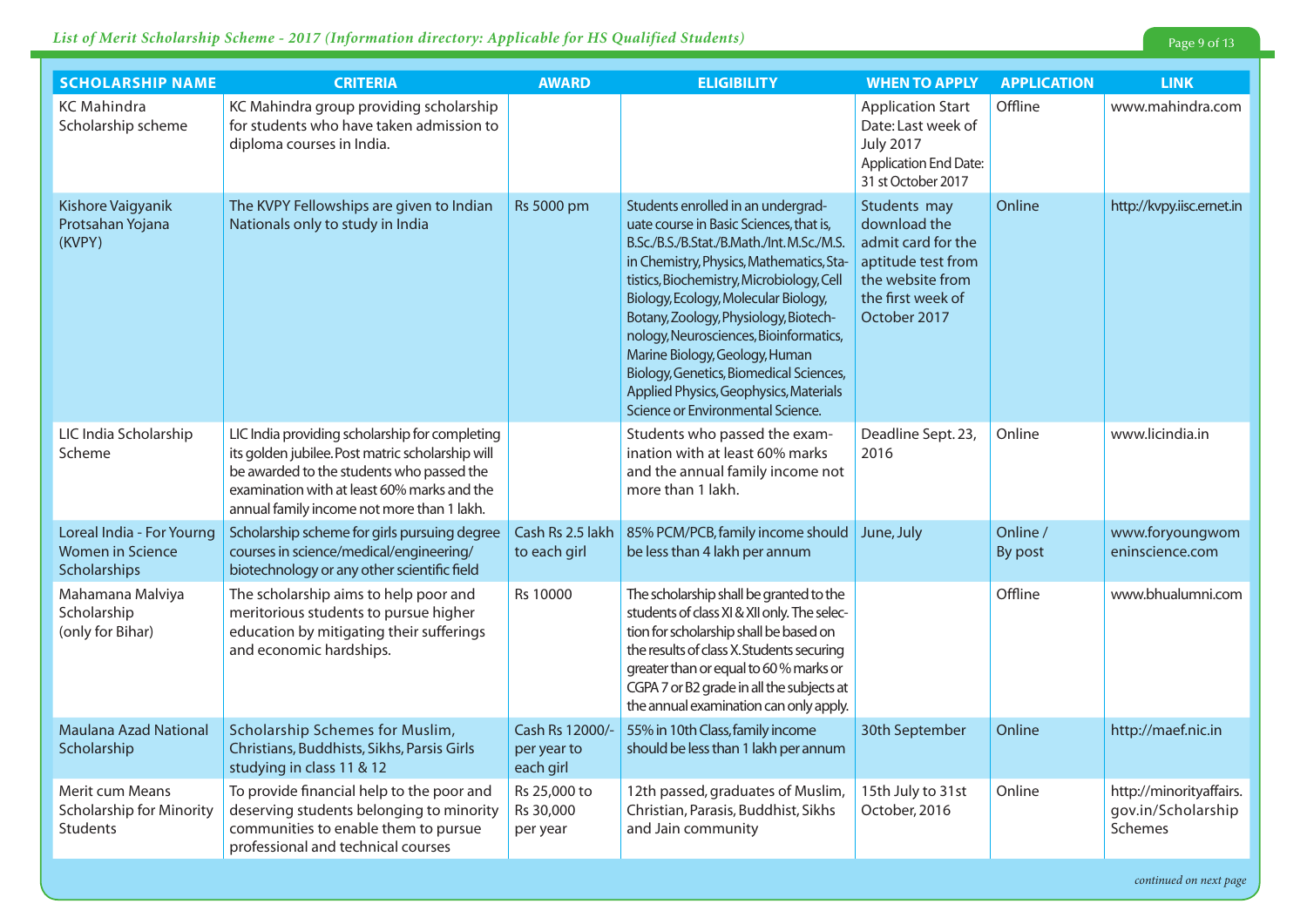#### **List of Merit Scholarship Scheme - 2017 (Information directory: Applicable for HS Qualified Students)**

| <b>SCHOLARSHIP NAME</b>                                              | <b>CRITERIA</b>                                                                                                                                                                                                                          | <b>AWARD</b>                                                                                                                                                  | <b>ELIGIBILITY</b>                                                                                                                                                                                                                                                                                                                                                                                                                                                                                    | <b>WHEN TO APPLY</b>                                                                                                           | <b>APPLICATION</b> | <b>LINK</b>                                                     |
|----------------------------------------------------------------------|------------------------------------------------------------------------------------------------------------------------------------------------------------------------------------------------------------------------------------------|---------------------------------------------------------------------------------------------------------------------------------------------------------------|-------------------------------------------------------------------------------------------------------------------------------------------------------------------------------------------------------------------------------------------------------------------------------------------------------------------------------------------------------------------------------------------------------------------------------------------------------------------------------------------------------|--------------------------------------------------------------------------------------------------------------------------------|--------------------|-----------------------------------------------------------------|
| Merit Scholarship Exam<br>2016-NEC                                   |                                                                                                                                                                                                                                          | Rs 50000                                                                                                                                                      |                                                                                                                                                                                                                                                                                                                                                                                                                                                                                                       |                                                                                                                                |                    |                                                                 |
| <b>MHRD Scholarship</b><br>Scheme                                    | Central Sector Scheme of Scholarship for<br><b>College and University Students</b>                                                                                                                                                       | The rate of<br>scholarship is<br>Rs. 10,000/- per<br>annum for the<br>first three years<br>and Rs. 20,000/-<br>per annum for<br>the fourth and<br>fifth year. | Students who are above 80th percen-<br>tile of successful candidates in the rel-<br>evant stream from a particular Board<br>of Examination in class XII and pur-<br>suing regular course and not availing<br>benefits of any other scholarships, are<br>eligible to apply under this Scheme.<br>Students having family income of less<br>than Rs.6 lakh per annum.                                                                                                                                    |                                                                                                                                | Online             | http://www.scholar<br>ships.gov.in                              |
| National Scholarship<br>Exam (NSE)                                   | The N.I.C.E. Group has taken up an im-<br>portant task of searching young talents<br>through Scholarship Exam.                                                                                                                           | Rs 31000                                                                                                                                                      | 5th To 12th - SSC / ICSE / CBSE -<br>English & Regional Language                                                                                                                                                                                                                                                                                                                                                                                                                                      | * Registration Started:<br>Saturday, 01st April<br>2017.<br>* Last Date of Appli-<br>cation: Saturday, 30th<br>September 2017. | Online / Offline   | www.niceedu.org/nse                                             |
| <b>Nationwide Education</b><br>and Scholarship Test<br>(NEST-Junior) |                                                                                                                                                                                                                                          | Up to Rs 50000                                                                                                                                                |                                                                                                                                                                                                                                                                                                                                                                                                                                                                                                       |                                                                                                                                |                    |                                                                 |
| NEST Scholarship<br>Scheme                                           | Applicants who have passed out their<br>12th Class from a recognized board can<br>easily apply for this NEST Scholarship.<br>Candidates will have to take part in the<br>exam and qualify it to become one of the<br>eligible aspirants. |                                                                                                                                                               | The eligibility criteria of this NEST<br>Scholarship Scheme are defined in<br>two tests: NEST 1 and NEST. 10th class<br>passed from recognized school or<br>board with good academic records.<br>Candidates belong to the categories<br>of SC, ST, OBC and Minority. Applicants<br>parental annual income should be<br>Rs. 2 Lakh or below. BC, EBC, Disabled<br>Welfare Students whose parental<br>income is Rs. 1 Lakh or below.<br>Students whose attendance is<br>75% at the end of each quarter. | Before 30th<br>September, 2016                                                                                                 | Online             | www.nest.net.in.                                                |
| NIRANKARI RAJMATA<br><b>SCHOLARSHIP SCHEME</b>                       | Tuition fee for a year or complete course<br>of graduation or post graduation                                                                                                                                                            |                                                                                                                                                               | 12th passed students                                                                                                                                                                                                                                                                                                                                                                                                                                                                                  | September                                                                                                                      | Online / Post      | www.b4s.in/UID/<br>NRSS and www.<br>nirankarifoundation.<br>org |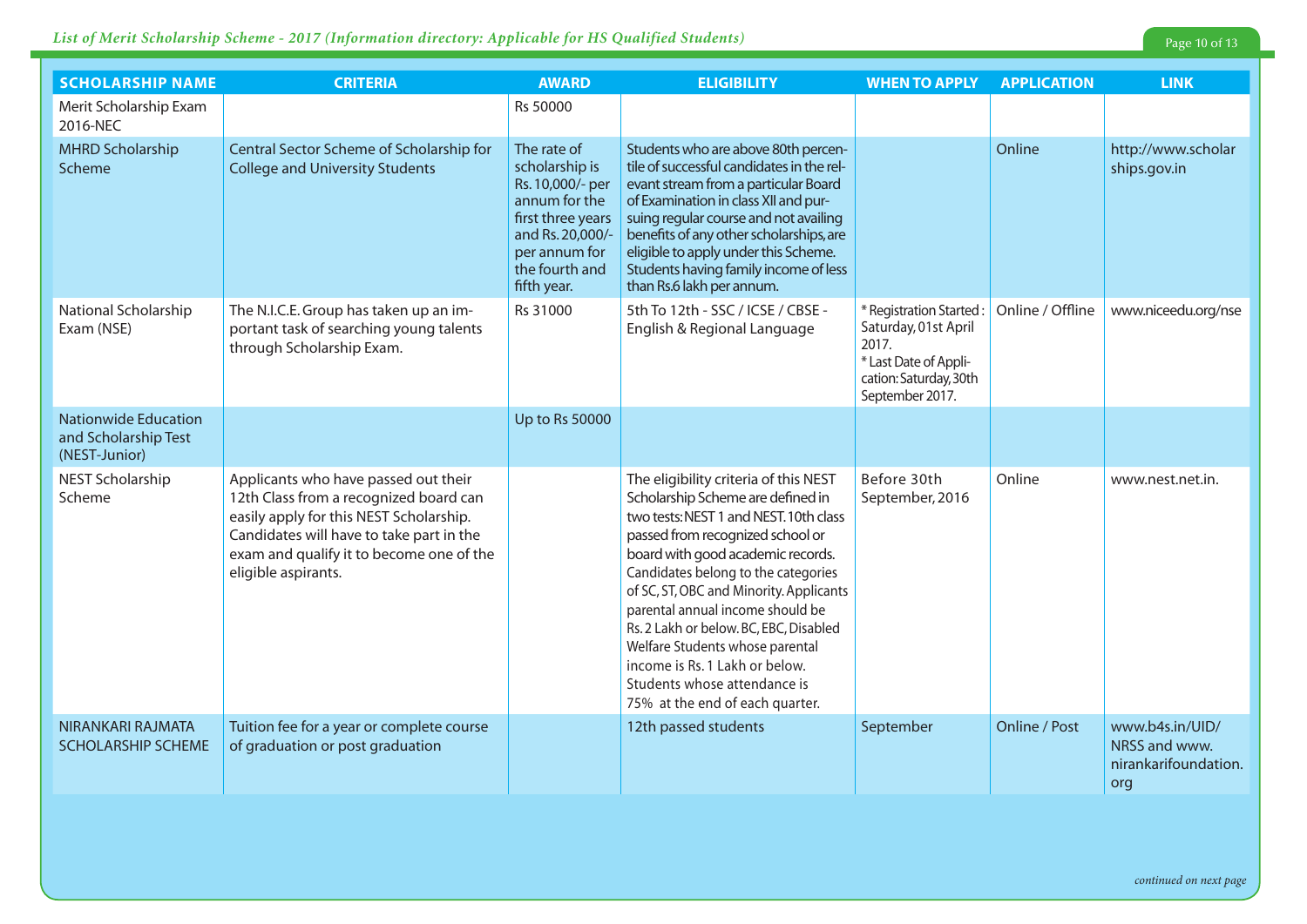### *List of Merit Scholarship Scheme - 2017 (Information directory: Applicable for HS Qualified Students)* Page 11 of 13

| <b>SCHOLARSHIP NAME</b>                                                        | <b>CRITERIA</b>                                                                                                                                                                                                                                                                                                                                                                        | <b>AWARD</b>                             | <b>ELIGIBILITY</b>                                                                                                                                                                                               | <b>WHEN TO APPLY</b>                                                                                               | <b>APPLICATION</b>           | <b>LINK</b>                                              |
|--------------------------------------------------------------------------------|----------------------------------------------------------------------------------------------------------------------------------------------------------------------------------------------------------------------------------------------------------------------------------------------------------------------------------------------------------------------------------------|------------------------------------------|------------------------------------------------------------------------------------------------------------------------------------------------------------------------------------------------------------------|--------------------------------------------------------------------------------------------------------------------|------------------------------|----------------------------------------------------------|
| Nirman Scholarship and<br>Mentorship Program<br>(NSMP)                         |                                                                                                                                                                                                                                                                                                                                                                                        | College Fee<br>till course<br>completion | Class 12 passed, merit cum means                                                                                                                                                                                 | June, July                                                                                                         | Online, By Post              | www.b4s.in/UID/<br><b>NSMP</b>                           |
| Nishkam Sikh Welfare<br>Council, SHDF<br>Scholarship                           | To support students for pursuing<br>professional diploma, degree or<br>postgraduate courses                                                                                                                                                                                                                                                                                            | <b>Rs 27000</b><br>per year              | Class 12th passed                                                                                                                                                                                                | March, April                                                                                                       | By post                      | www.b4s.in/UID/<br><b>NSWCS</b>                          |
| North South Foundation<br>(NSF) Scholarship<br>2014-15                         |                                                                                                                                                                                                                                                                                                                                                                                        | Rs 5000 to<br>12000 per year             | Class 12 passed students in top 10%<br>in Board & Exams, Family income is<br>less than or equal to Rs 65000                                                                                                      | September                                                                                                          | Online, By Post              | www.b4s.in/uid./NSF                                      |
| NTSAE 2015 - National<br><b>Talent Scholarship</b><br><b>Award Examination</b> |                                                                                                                                                                                                                                                                                                                                                                                        | <b>Rs 25000</b>                          |                                                                                                                                                                                                                  |                                                                                                                    |                              |                                                          |
| Popular front of India<br>Loan Scholarship                                     | Loan Scholarship                                                                                                                                                                                                                                                                                                                                                                       |                                          | Class 12th passed                                                                                                                                                                                                | July                                                                                                               | Online, by<br>email, by post | www.b4s.in/UID/<br><b>PFOILS</b>                         |
| Post Matric Scholarship<br><b>Schemes for Minority</b><br><b>Students</b>      | To provide financial support to minority<br>communities studying in government<br>or private higher secondary schools/<br>college/universities. In addition to this,<br>technical and vocational courses in<br>industrial training institutes affiliated<br>with the National Council for Vocational<br>training (NCVT) for classes 11th and<br>12th level.                            | Rs 9,300 to<br>Rs 13,800<br>per year     | Class 11th, 12th, 12th+ Candidates<br>of Muslims, Sikhs, Christians,<br><b>Buddhists and Zoroastrians (Parsis).</b><br>The family income of students<br>applying for this scheme must be<br>less than Rs. 2 lakh | August, September                                                                                                  | Online, By Post              | www.momaschol<br>arship.gov.in/ www.<br>b4s.in/UID/PMSMC |
| Post Matric Stipend<br>(Under Talent Support<br>Programme)                     | Students who are resident of West Bengal<br>and have passed their last final examination<br>and obtained below 50% marks and must<br>have secured pass marks in his/her last<br>examination. He/she should be continuing<br>their studies. Scholarship is given to students<br>for pursuing studies from Class XI and<br>onwards up to Ph.D. Annual Family Income<br>up to Rs. 2 Lakh. |                                          |                                                                                                                                                                                                                  | Last date for filing<br>online application<br>in the web portal<br>www.tsp.wbmdfc.<br>co.in is 31st Jan.<br>2017." | Online                       | www.tsp.wbmdfc.co.in                                     |
| Post-Matric Scholarship<br>to SC/ST                                            | Provide financial assistance to the Sched-<br>uled Castes students studying at post<br>matriculation or post secondary stages to<br>enable them to complete their education.                                                                                                                                                                                                           |                                          | The income ceiling of parents/<br>guardian should not exceed<br>Rs. 2,50,000/- p.a.                                                                                                                              | May, June                                                                                                          | Online                       | www.scholarships.<br>gov.in                              |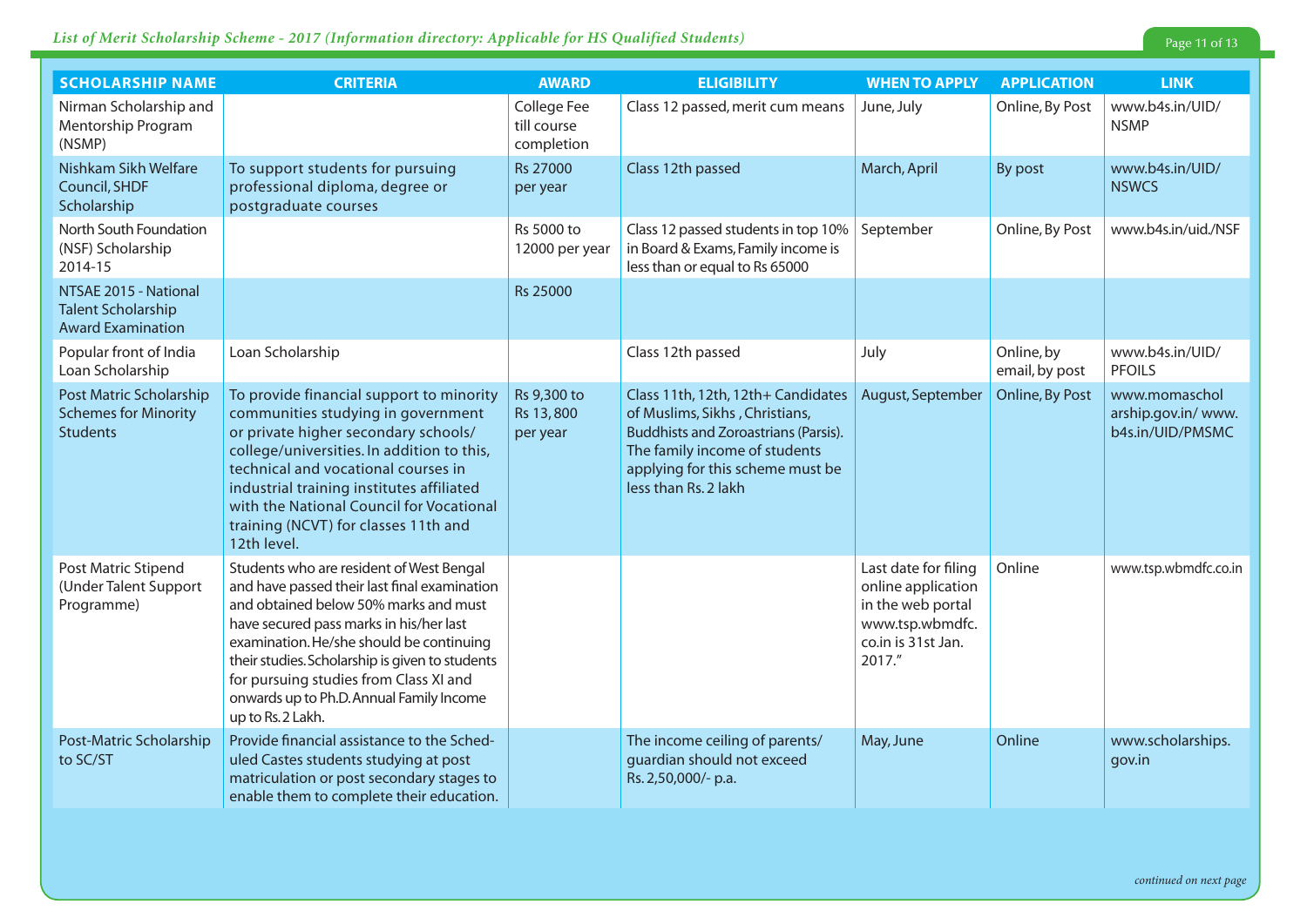| <b>SCHOLARSHIP NAME</b>                                                                   | <b>CRITERIA</b>                                                                                                                                                                                                                                                                                                                                                                                                   | <b>AWARD</b>                | <b>ELIGIBILITY</b>                                                                                                                                                                      | <b>WHEN TO APPLY</b>                                                                                                                                                                                                                                                                                                                                      | <b>APPLICATION</b>    | <b>LINK</b>                                              |
|-------------------------------------------------------------------------------------------|-------------------------------------------------------------------------------------------------------------------------------------------------------------------------------------------------------------------------------------------------------------------------------------------------------------------------------------------------------------------------------------------------------------------|-----------------------------|-----------------------------------------------------------------------------------------------------------------------------------------------------------------------------------------|-----------------------------------------------------------------------------------------------------------------------------------------------------------------------------------------------------------------------------------------------------------------------------------------------------------------------------------------------------------|-----------------------|----------------------------------------------------------|
| Post-Matric Scholarship<br>to the OBC Students                                            | • 100 % centrally sponsored scheme being<br>implemented through the State Govern-<br>ment and Union Territories.<br>• The objective of the scheme is to provide<br>financial assistance only to the OBC<br>students studying at post-matriculation<br>or post-secondary stage.<br>· The income ceiling of parents/guardians<br>for eligibility is Rs.1.00 lakh per annum<br>(including self income, if employed). |                             |                                                                                                                                                                                         | All the State Gov-<br>ernments/UT Ad-<br>mns. will announce<br>in May-June, the<br>details of the<br>Scheme and invite<br>applications by is-<br>suing an advertise-<br>ment in the leading<br>newspapers of the<br>State and through<br>other media.                                                                                                     | Online                | www.scholarships.<br>gov.in                              |
| <b>Pre Matric and Post Matric</b><br><b>Scholarship for Students</b><br>with Disabilities | Candidates who have passed the Matricu-<br>lation or Higher Secondary or any higher<br>examination of a recognized University<br>or Board of Secondary Education will be<br>eligible                                                                                                                                                                                                                              |                             |                                                                                                                                                                                         | The Department<br>of Empowerment<br>of Persons with<br>Disabilities will an-<br>nounce the details<br>of the scheme and<br>invite applications<br>by issuing an<br>advertisement in the<br>leading newspapers<br>and through the<br>websites and other<br>media outfits. Appli-<br>cations will be called<br>for through National<br>e-Scholarship Portal | Online                | www.scholarships.<br>gov.in                              |
| Priyamvada Birla<br>Scholarship Scheme                                                    | Students with more than 60% marks on<br>Higher Secondary (10+2) examination                                                                                                                                                                                                                                                                                                                                       |                             | Students with more than 60%<br>marks on Higher Secondary<br>(10+2) examination. The annual<br>family income should not be more<br>than Rs.75,000/- for applying to<br>this scholarship. | Application pro-<br>cess will start from<br>till to July                                                                                                                                                                                                                                                                                                  | Online                | http://pbs.south-<br>point.edu.in                        |
| R D Sethna Loan<br>Scholarship 2014                                                       | To empower individuals for pursuing their<br>academic interests and career. The loan<br>scholarships are granted to cover fees,<br>books and tuitions.                                                                                                                                                                                                                                                            | Financial,<br>certificates  | Class 12 passed                                                                                                                                                                         | <b>April to August</b>                                                                                                                                                                                                                                                                                                                                    | By post, in<br>person | www.rdsethnaschol<br>arships.org www.<br>b4s.in/UID/RDSS |
| Sahu Jain Trust-Ioan<br>Scholarship                                                       | Non Refundable scholarship for pursuing<br>graduation and post graduation                                                                                                                                                                                                                                                                                                                                         | Final Aid certif-<br>icates | Graduation/Post Graduation in<br>Engineering, Medical, MBA                                                                                                                              | March to 20th July                                                                                                                                                                                                                                                                                                                                        | By post               | http://sahujaintrust.<br>timesofindia.com/               |